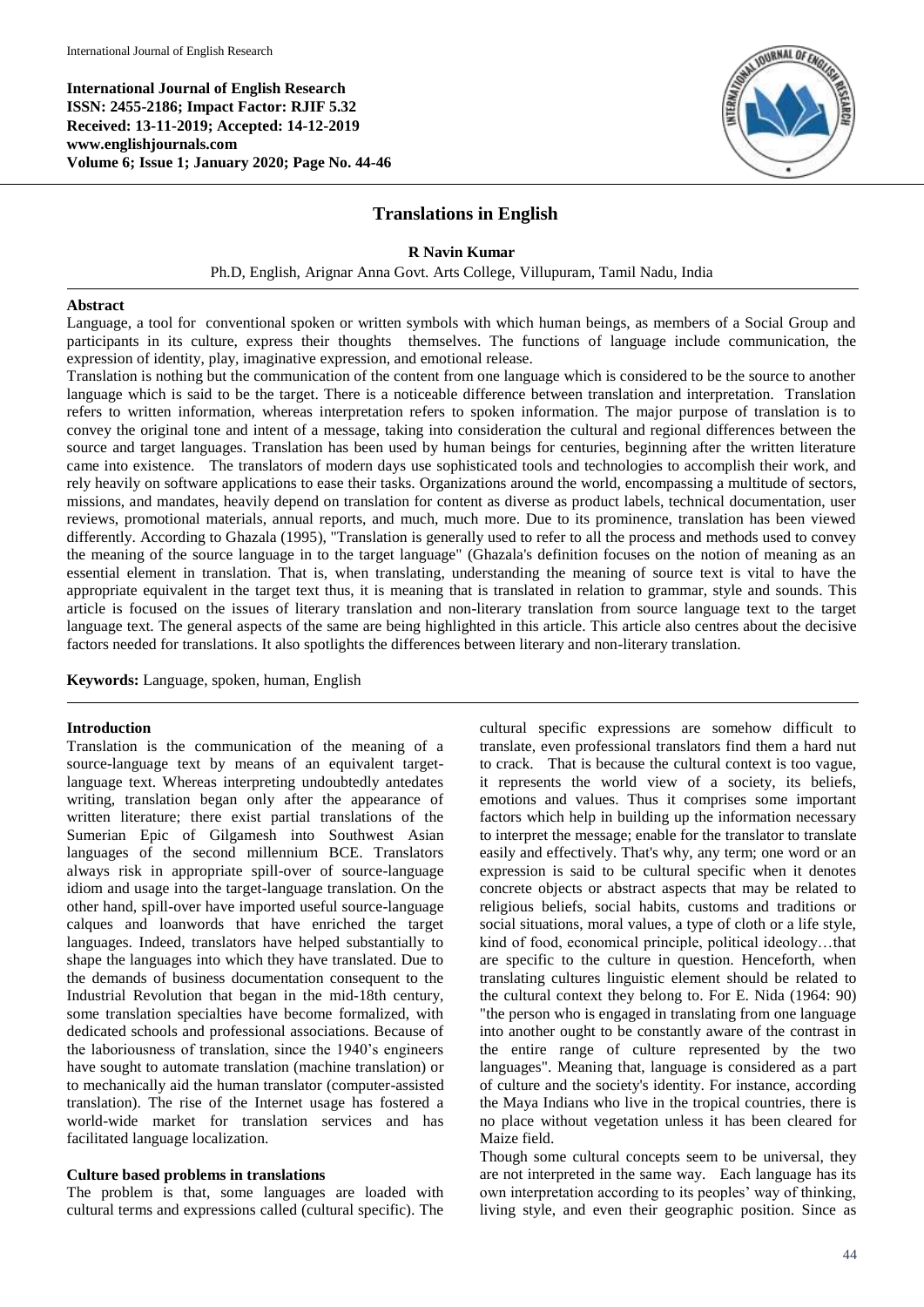said before by Ivir (1981: 56) that languages are equipped and lexicalized differently. The interpretations may be completely different as they may just slightly different, subtle overlaps. The differences between cultures and life perceptions from a society into another may cause a lot of problems to translators. They create a lot of gaps which lead to plenty of overlaps between language pairs. Hence it is evident that the translation task will be too complicated.

### **Dialect and dialectal problems in translation**

Dialect is a style of language which is spoken in a particular part of a country and contains some different words, grammar and pronunciation from other forms of the same language. No language can be monolithic in character. One can find varieties within the language. No single language is absolutely superior or inferior to another language in any aspect. Some particular features of one language may differ from other language. There are varieties classified on the basis of users of a particular language. These varieties are called dialects with in a language. There are two subvarieties of dialects. They are

- a. Varieties according to region, such as Tirunelveli Tamil, Kanyakumari Tamil, Chennai Tamil, and Kovai Tamil, and English such as British English, American English or Australian English.
- b. Varieties according to education and social standing (i.e.) the language used by the upper class people, the language used by the working classes and elite people.

Regional dialects and class or social dialects belong to above varieties (a) and (b) respectively. Cockney, being the variety of English, is used by the poorer working classes of London; it is both a regional and a class dialect. In a language, dialectal differences manifest themselves at three levels (a) pronunciation (b) vocabulary and (c) grammar which include both morphology and syntax. The translators have to select an equivalent target language dialect when a text passages is a dialect other than the unmarked dialect, and this is common in literary works, particularly in the dialogue of novels and plays.

Catford says, "Dialect themselves also present translation problems. Many languages, as Catford points out, have a "standard" or literary dialect which shows only slight variation from one to another and over long stretches of time. For translation purposes it may be regarded as unmarked and an unmarked text in the unmarked dialect of the source language can usually be translated into an equivalent unmarked target language dialect. If there is no such dialect the translator may have the exciting task of helping to create a new literary dialect of the TL or resort to other expedients."

According to Catford, all the varieties of a language have common features like grammatical, lexical and phonological forms. In addition to these, every variety has some peculiar features which are called the "makers" of the variety. It will be very hard to find an equivalent variety in the Source Language and Targeted Language, since are not genetically related. When a translator considers the above points, the translator can resort to Catford's strategy. Many languages have a "standard" or "literary" dialect which shows little variation in its written form at least from one locality to another.

### **Literary Translation**

Translation of literature is fundamentally different from other categories. This is because the main principle of translation is the dominance of poetic communicative function. It means that in addition to rendering information to the reader, literary translation also has aesthetic functions. The artistic image created in the particular literary work (be it the image of a character or nature) will certainly have an impact on the reader. For this reason, the literary translator should take into account specific features of the text. It is the poetic focus of the text that makes this type of translation different from texts of an informative type. When reading a story, poem or any other type of literary work translated from a foreign language, we perceive the text itself with its meaning, emotions and characters. It is quite a challenging task to achieve the main goal of the translation - creating a particular image for the reader. Therefore, literary translation might involve some deviations from the standard rules. A literal translation cannot reflect the depth and meaning of the literary work. A literary translator reproduces a non-literal rendition of the original text. It is all about how the translator perceives it. He/she rewrites the text from the beginning to the very end. This applies, for example, when an obvious expression is replaced by synonyms or the structure of sentences is changed. Artistic translations play an important role in our translation agency because our approach to the source information allows us to provide the best quality of the rendered poetic text. Work is done by a concrete algorithm. The translator reads the text through, then allocates individual terms, divides the text into logical sections and translates these sections one by one. In addition, we pay great attention to the stylistic translation. The translated text is processed in several stages. Literary translation requires a lot of skill. We should not forget that the translation of a book or a poem, perhaps, will be read by thousands of readers. This means that the text needs to be adequate and more over we need to focus on the fact that the translated document should create the same image as the original. Perfectly executed work often makes the translator famous. The guild of masters of literary translation determines the best translators of the year.

# **Non-literary Translation**

Non-literary ones belong to the world of facts. They are about objects, but both literary and non-literary texts are concerned with the fundamental truths of translation. No profession is as divided as that of translation. Non literary texts consist of knowledge, facts and ideas, information and reality. These kinds have clarity of information. Nonliterary texts tend to allow the reader to simply enjoy the texts rather than having an intension to teach a person something. It is easy to translate. Sole purpose of literary text is for entertainment. It also usually lack in metaphor and symbols. There is no need to reread any of the text, because there are no layers of complication rather it means what it says. To be simple and frank, non- literary texts are more than mindless babble. It lacks in substance to be thought in a classroom and hence there won't be any difficulty while translating. Non-literary text stays simple and lacks in complicated lessons, the purpose of texts is given less important. But these texts are books that are more